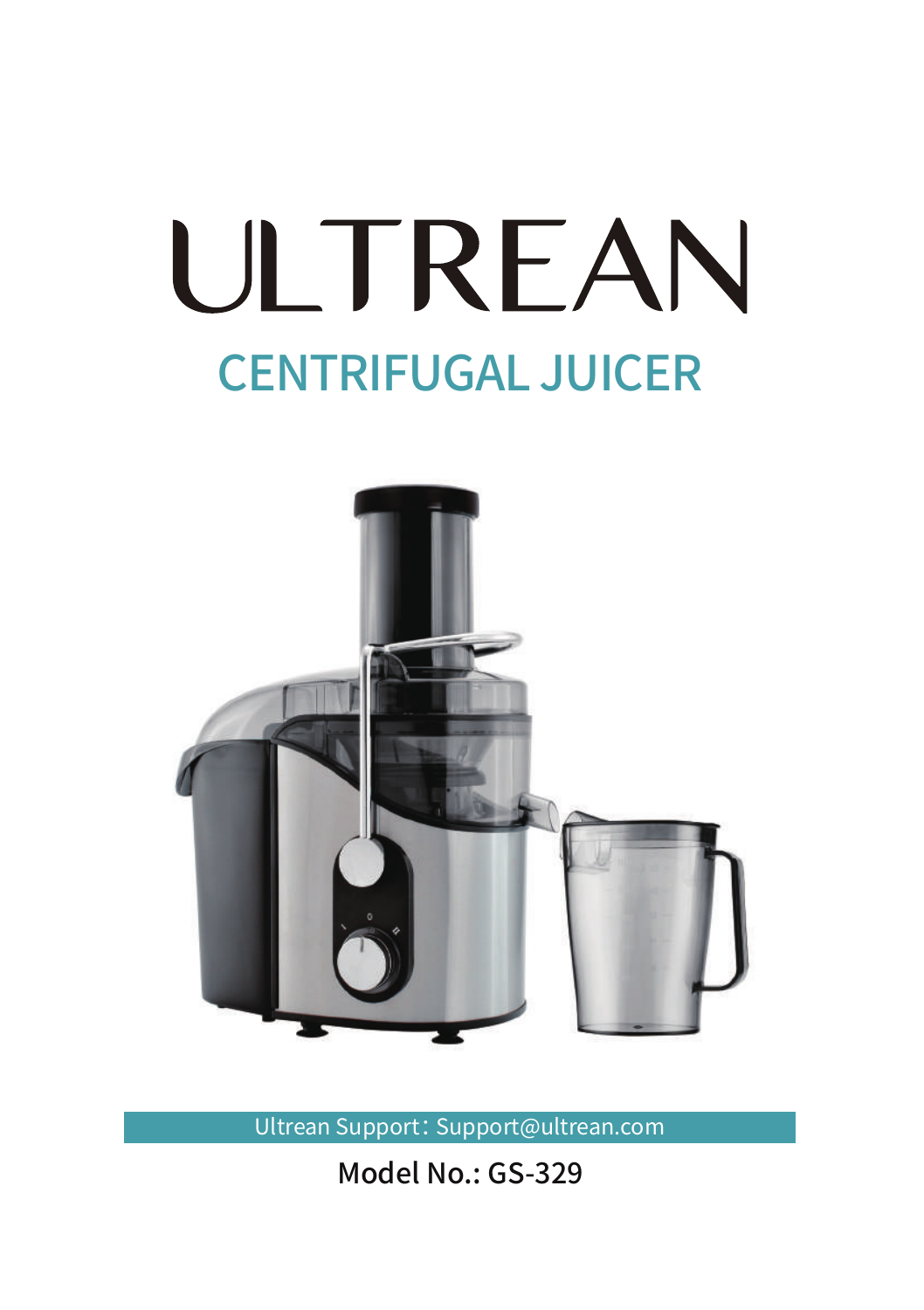

Thank you for purchasing our Juicer. Ultrean is committed to providing our customers with a hassle-free service. If you have any questions about your new Juicer or this manual, please feel free to contact us at support@ultrean.com. We hope you can enjoy using your Ultrean Juicer starting from now!

Visit us at

**<sup>●</sup>** https://www.u|trean.com

**f** @UltreanOfficial

More surprises are waiting for you.

Questions or Concerns? | Preguntas or dudas?

support@ultrean.com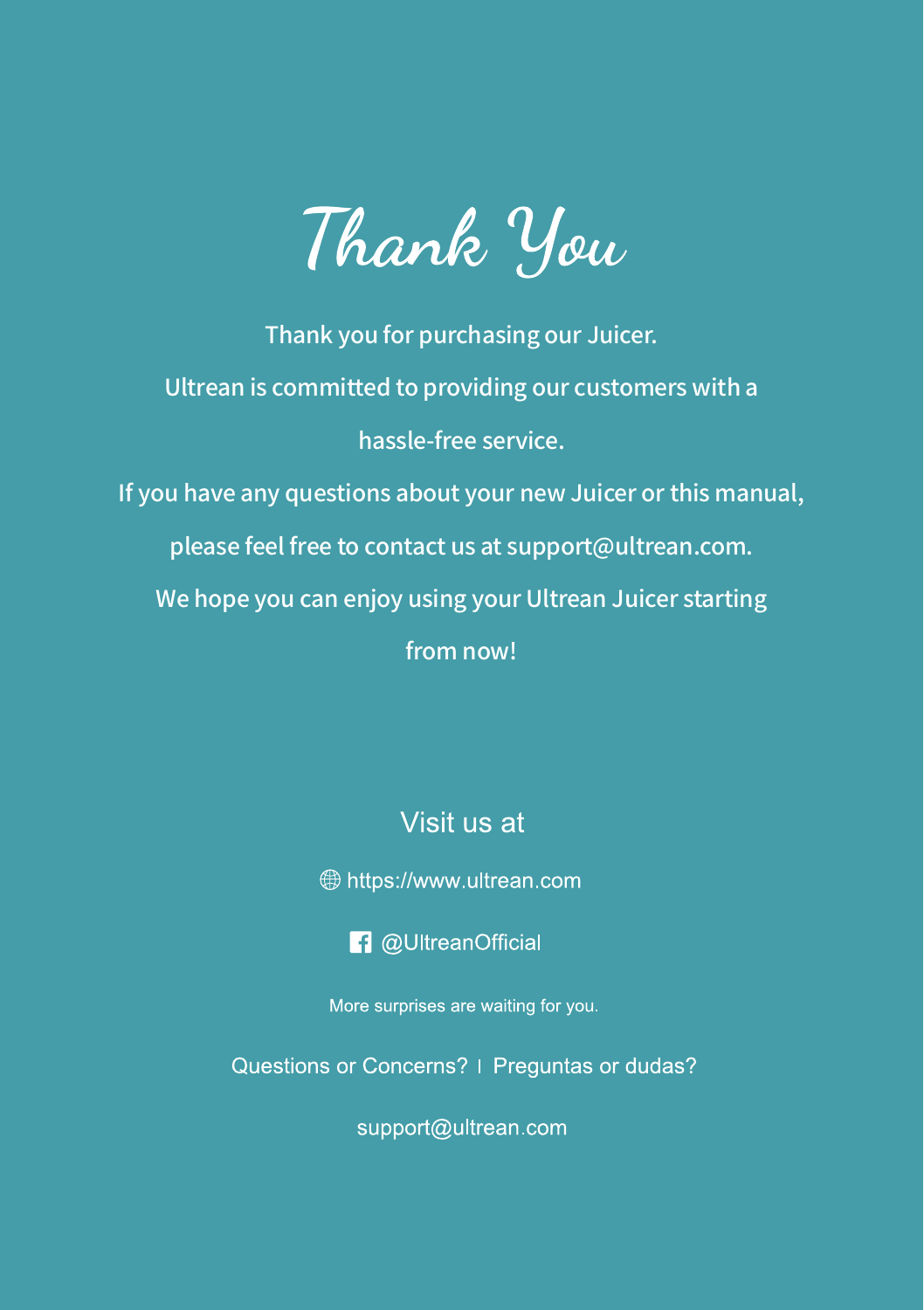### **TABLE OF CONTENTS**

| DIAGRAM OF THE MAIN COMPONENT3 |  |
|--------------------------------|--|
|                                |  |
|                                |  |
|                                |  |
|                                |  |
|                                |  |
|                                |  |
|                                |  |
|                                |  |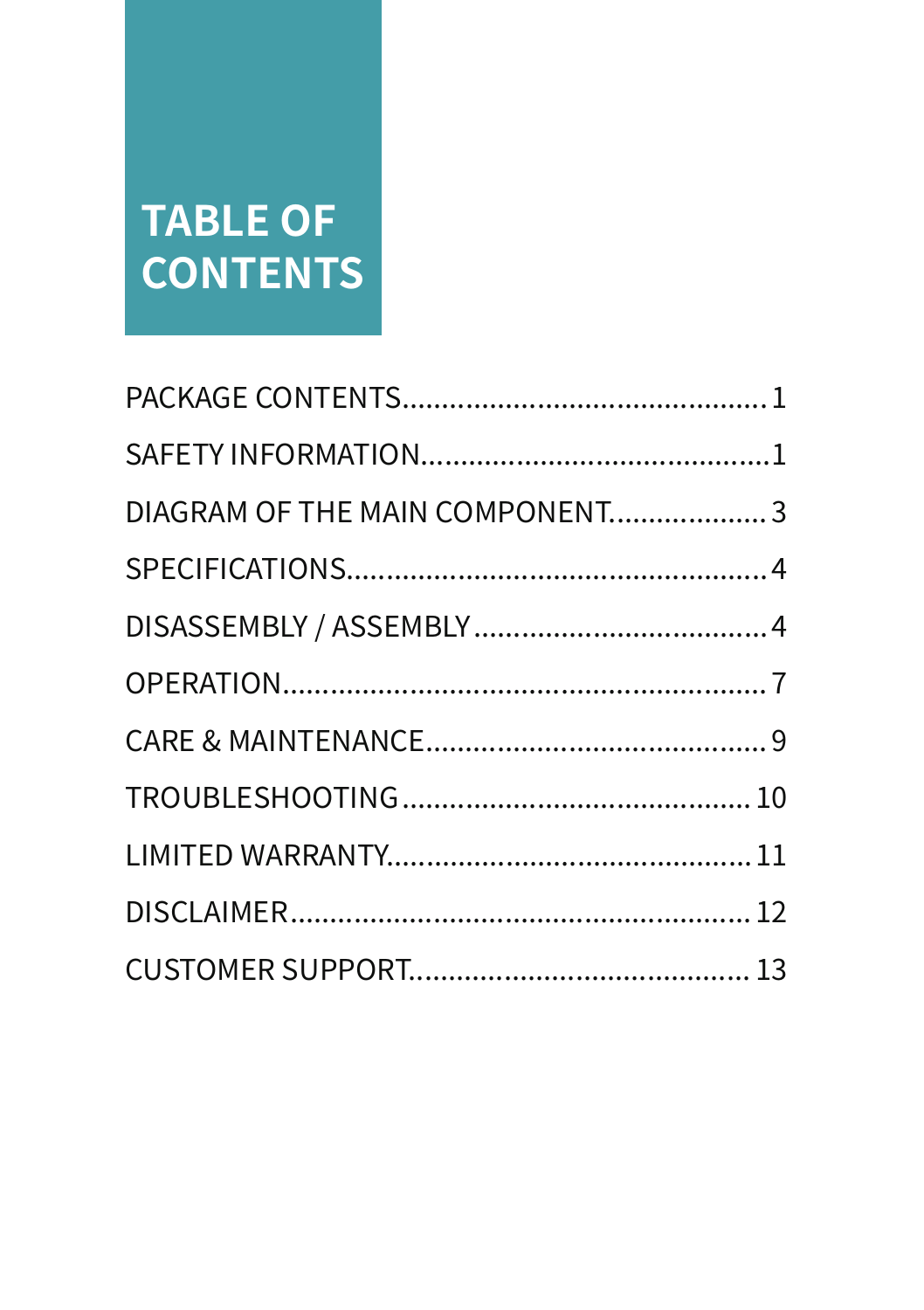# **PACKAGE CONTENTS**

| Centrifugal Juicer    | x 1 |
|-----------------------|-----|
| Juice Jug (1.1L)      | x 1 |
| Pulp Container (2L)   | x 1 |
| <b>Cleaning Brush</b> | x 1 |
| <b>User Manual</b>    | x 1 |

## **SAFETY INFORMATION**

#### **IMPORTANT SAFEGUARDS**

Read all the instructions carefully before using it for the first time. We recommend that you keep the manual for future reference, even if you are familiar with the product. The basic safety precautions should always be followed. Failure to comply with this manual may cause fire, electric shock, damage to the electrical appliance and serious injury.

#### **SAFETY USE & CARE**

- HOUSEHOLD Use Only. The manufacturer is not responsible for any injury or damage resulting from incorrect use or handling (see also Warranty).
- This appliance should not be used by children aging 8 and younger or by persons with reduced physical, sensory, or mental capabilities or lack of experience and knowledge, unless they are supervised or are given instruction concerning the use of this appliance in a safe way and understand the hazards involved. Children shall not play with the appliance.
- Make sure all parts are correctly assembled before you switch on the juicer.
- DO NOT immerse the juicer motor base or cord of the appliance in water or other liquids.
- DO NOT operate with wet or damp hands.
- Never leave the juicer unattended when it is operating.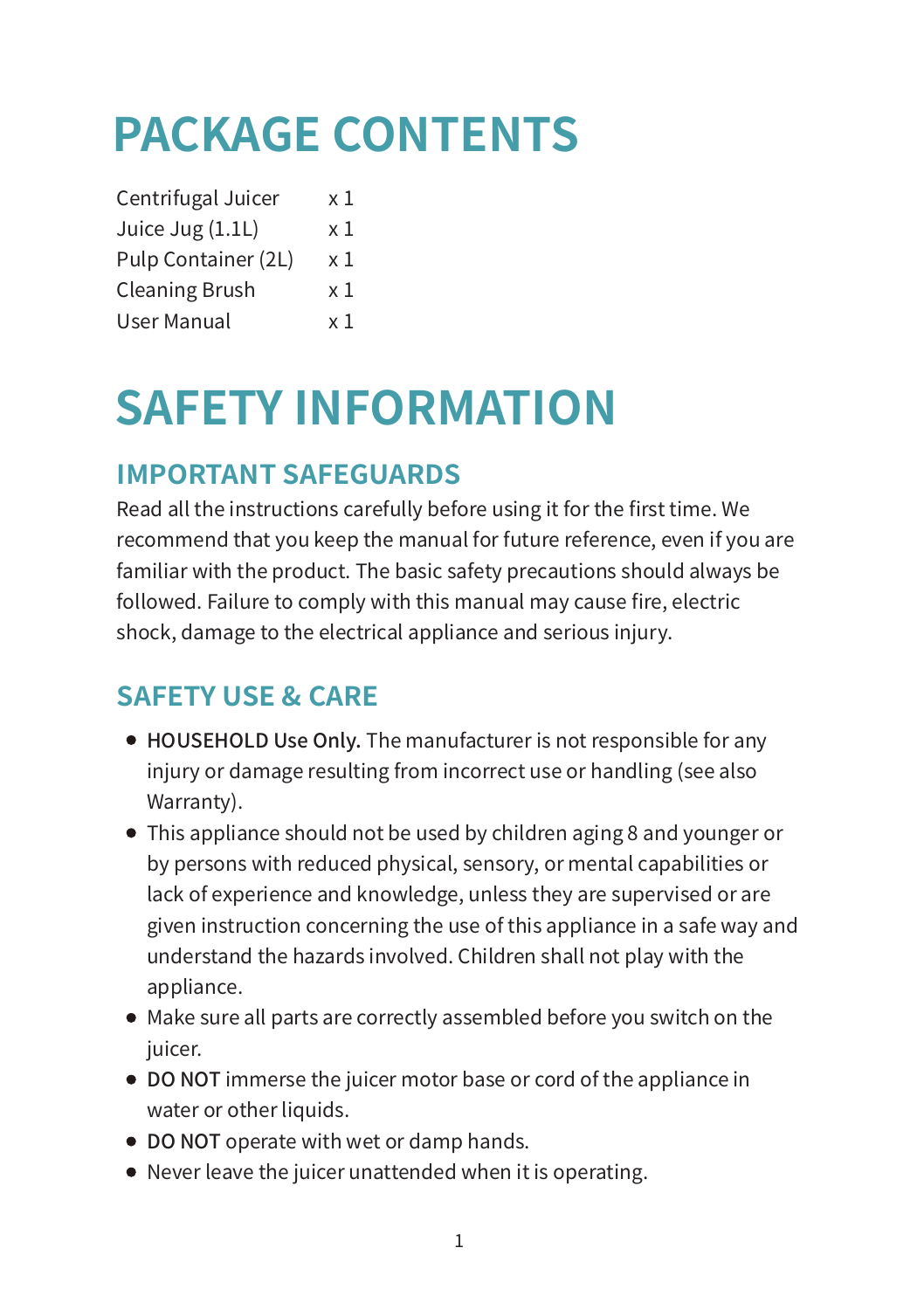- NEVER use your fingers or other objects into the feeding chute while the appliance is running. Only use the tamper if food becomes stuck in the opening, or use another piece of fruit or vegetable to push it down.
- When this method is not possible, turn the power off and disassemble the juicer to remove the remaining food.
- The juicer will automatically shut off the motor if it is jammed or overheated during the juicing process.
- NEVER stick fingers or other objects in the juicer spout.
- The juicer will only operate when the safety clamp is fully upright and locked.
- DO NOT unlock the clamp until the motor is completely stopped.
- The centrifugal bowl must be handled with care, as it contains extremely sharp parts. Use caution when attaching or detaching the bowl.
- DO NOT place any part of this appliance on or near a hot area. For example, hot gas or electric burner, or in a heated oven.
- DO NOT allow the cord to hang over the edge of a table/counter, where it may be tripped over or pulled.
- Always operate the product on a flat, stable surface.

#### **ELECTRICAL SAFETY**

- $\bullet$  Plug the appliance into a 120V, 60 Hz supply only. Check if the local power supply voltage matches the voltage of electrical appliances before use. Connecting it to other power sources may damage the appliance and will invalidate the warranty.
- Ensure that the cord is fully extended.
- Make sure to turn the power off and unplug from the outlet before cleaning, assembling or disassembling the juicer.
- Never use the appliance if the centrifugal bowl, cord or any parts have been damaged.
- DO NOT leave the appliance running nonstop for more than 3 minutes at a time. Allow it to rest for 20 minutes before starting your next recipe to prolong product lifetime.
- Check regularly that neither cord nor plug is damaged and do not use if they are, or if the appliance has been dropped or damaged in any other way.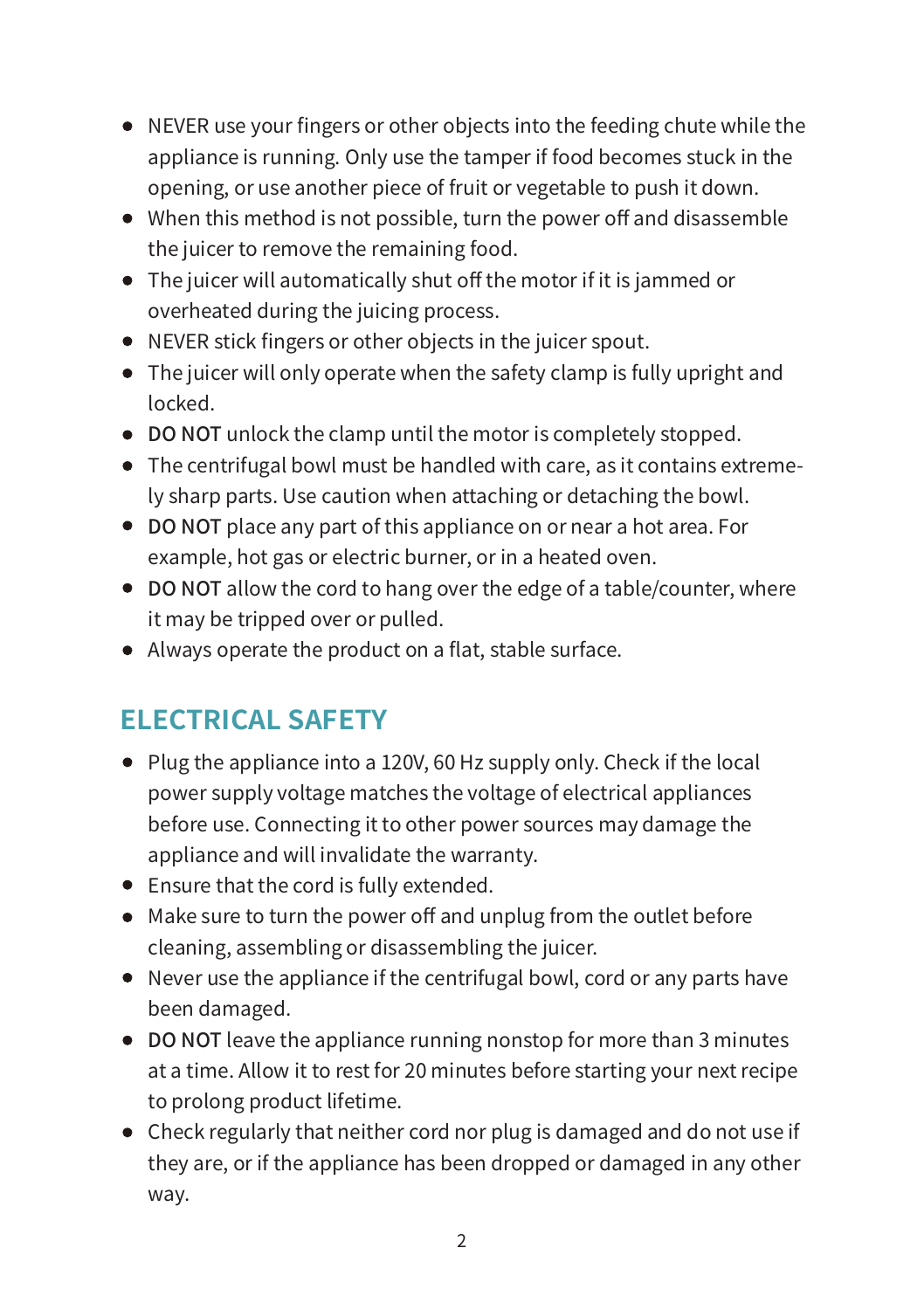### **DIAGRAM OF THE MAIN COMPONENT**



- 1. Tamper
- 2. 75mm Extra Large Feeding Chute
- 3. Stainless Steel Centrifugal Bowl with the Blades
- 4. Filter Bowl with the Spout
- 5. Safety Clamp
- 6. 2L Pulp Container
- 7. Motor Base
- 8. Speed Control Knob
- 9. 1.1L Juice Jug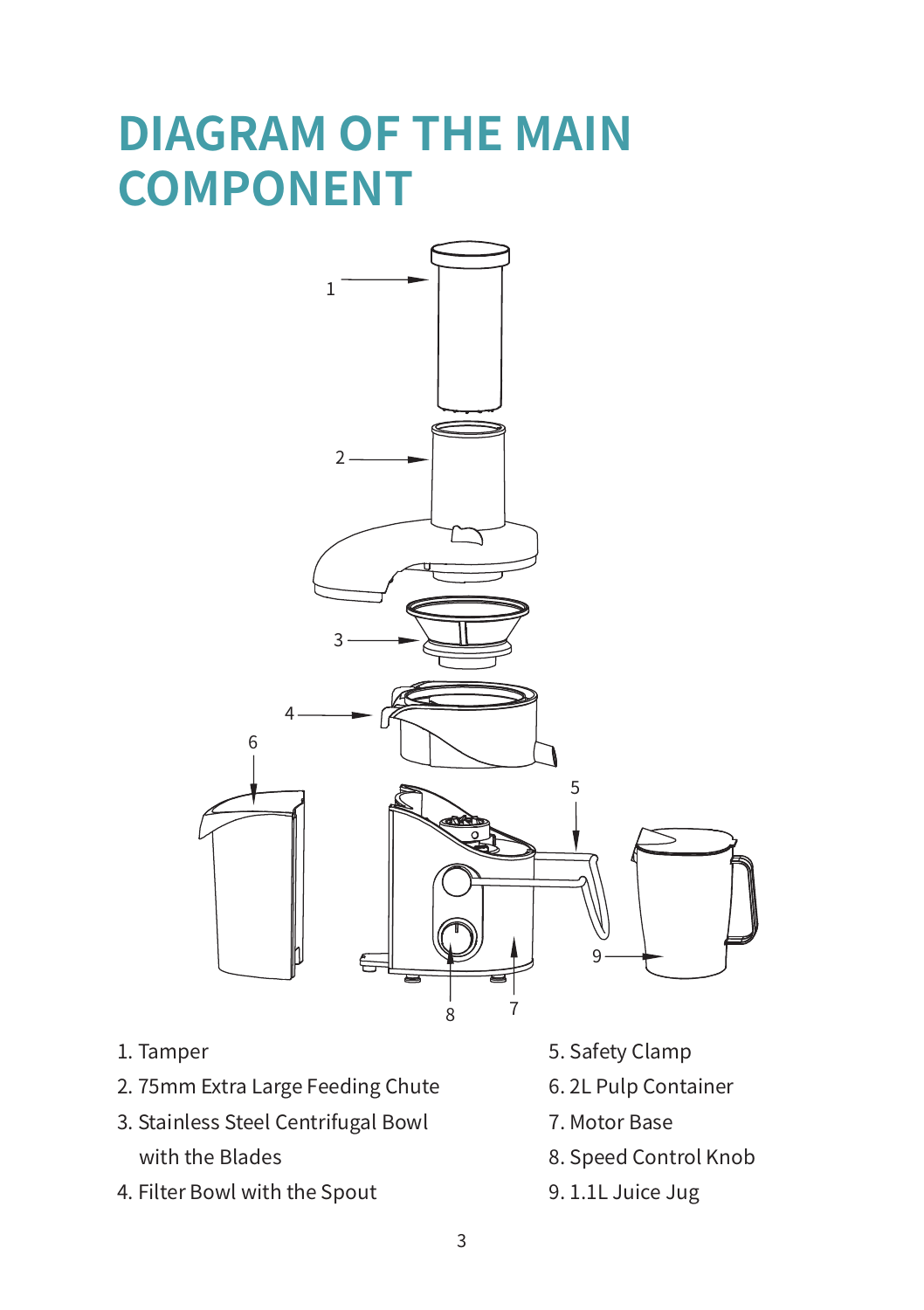# **SPECIFICATIONS**

| Product Name       | Ultrean Centrifugal Juicer         |  |
|--------------------|------------------------------------|--|
| Model Number       | $GS-329$                           |  |
| Rated Voltage      | 120V                               |  |
| Rated Frequency    | 60Hz                               |  |
| <b>Rated Power</b> | 800W                               |  |
| <b>Dimensions</b>  | 32.2*20.5*41.4cm (12.7*8.1*16.3in) |  |
| Net Weight         | 3.8kg (8.3lbs)                     |  |

### Disassembly **DISASSEMBLY / ASSEMBLY**

#### **PRIOR TO FIRST USE**

 $\star$  Before using the juicer for the first time, wash all detachable parts with a damped soft cloth or sponge to remove any dust or other remnants from the manufacturing process.



Place the juicer on a flat and dry surface and make it stand firmly on the four stabilized suckers underneath. Ensure the motor is switched off and the cord is unplugged from the outlet.



Loose the Safety Clamp (5) into a horizontal position.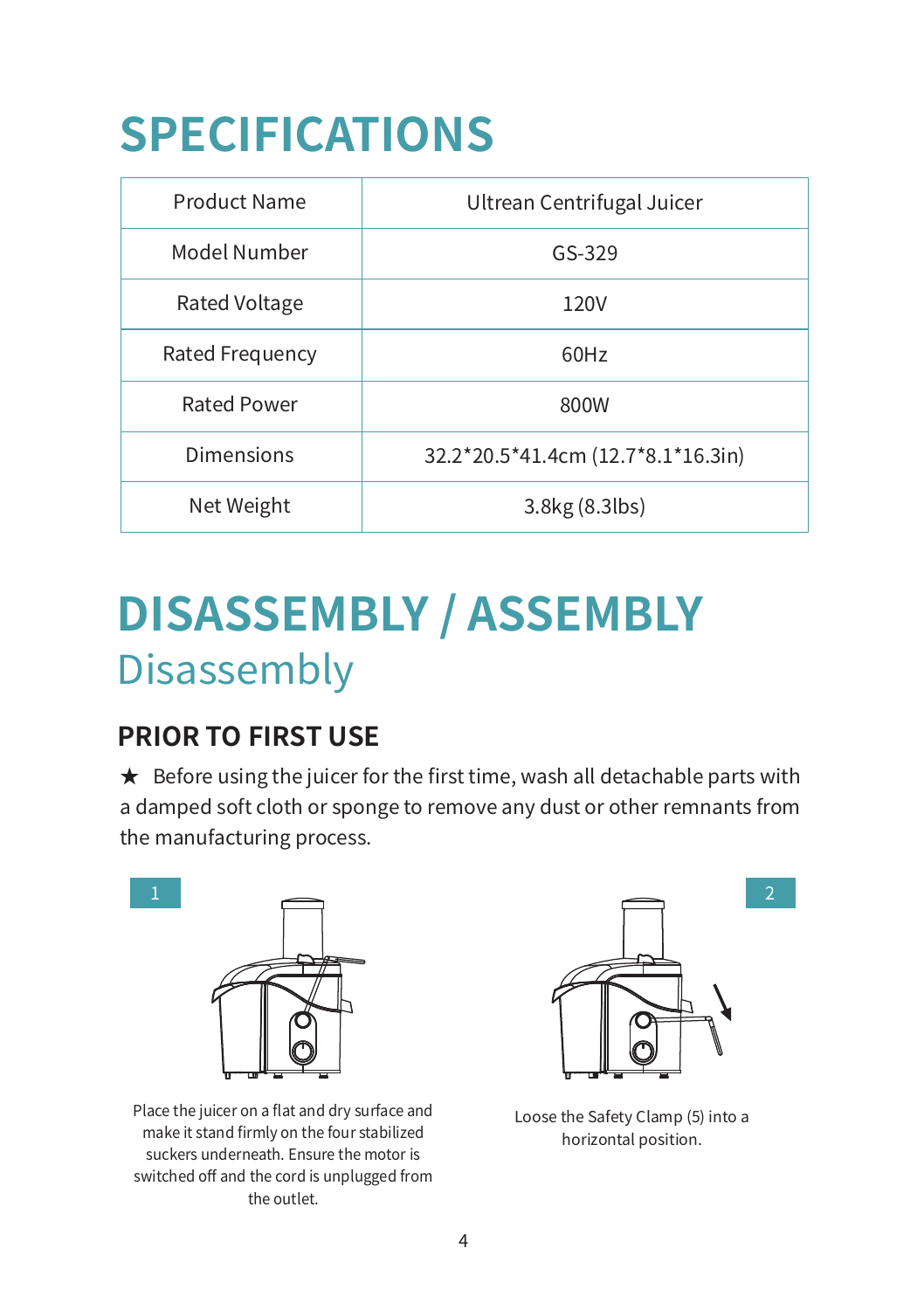

Slowly pull the Tamper (1) out of the Feeding Chute (2).



Remove the juicer lid.

 $\mathcal{F}$ 



Take out the Stainless Steel Centrifugal Bowl with the Blades (3) from the Filter Bowl with the Spout (4). Be careful of the sharp blades at the bottom of the centrifugal bowl.

### Assembly





Place the juicer on a flat and dry surface and make it stand firmly on the four stabilized suckers underneath. Ensure the motor is switched off and the cord is unplugged from the outlet.



Remove the Filter Bowl with the Spout (4) and the Pulp Container (6) from the Motor Base (7).



Place the Filter Bowl with the Spout (4) on top of the Motor Base (7).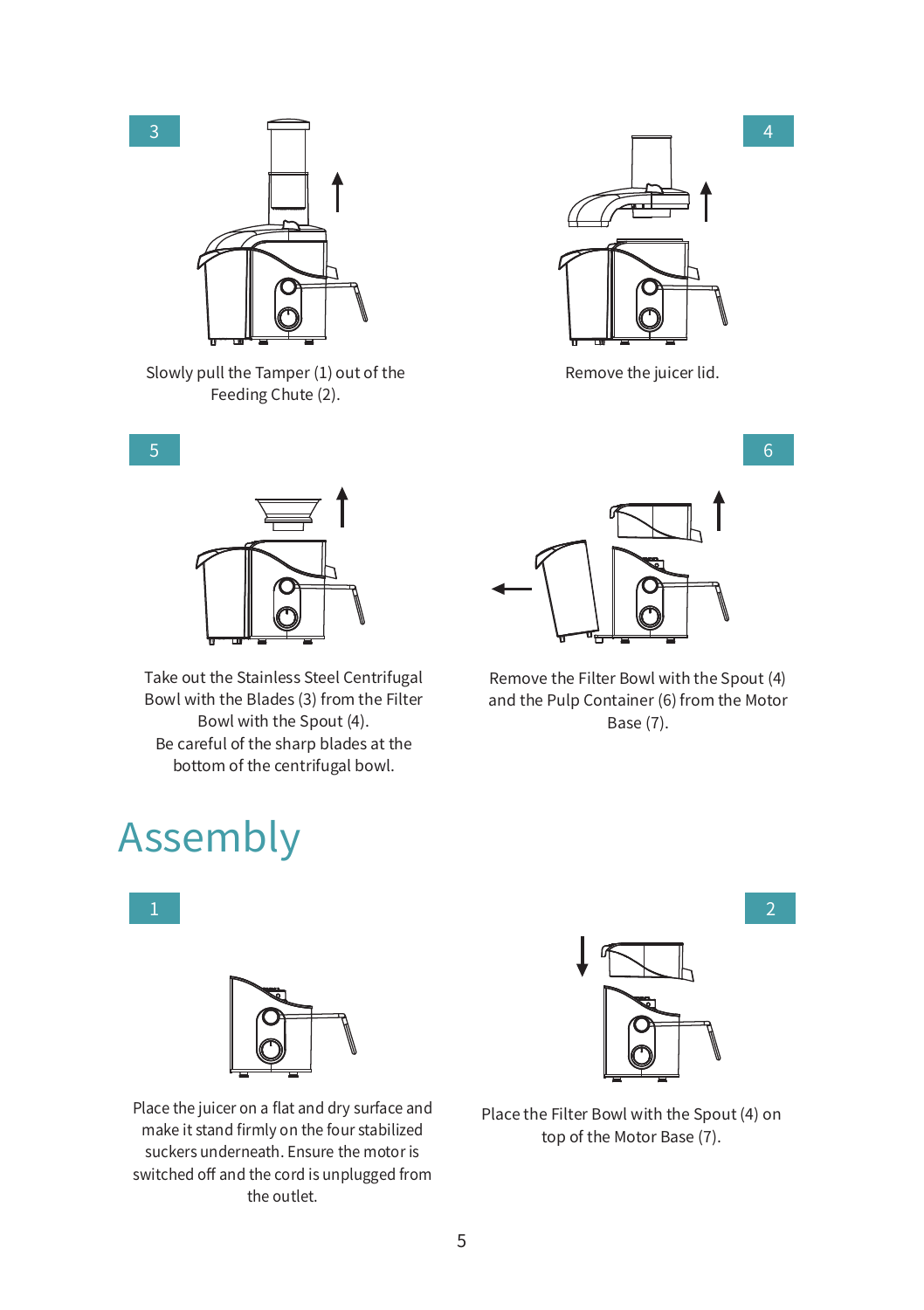



Carefully lock the Stainless Steel Centrifugal Bowl with the Blades (3) in the Filter Bowl with the Spout (4).

- $\circ$  Be careful not to touch the sharp blades at the bottom of the centrifuge bowl.
- $\circ$  Push the centrifugal bowl down and make sure that the centrifuge bowl sits properly on its base so that the gear on the bottom of the bowl engages the gear in the base.
- Make sure that the centrifuge bowl doesn't sit too loosely on the base and that it rotates evenly.



Place the lid on top of the appliance so that it covers the centrifuge bowl unit. Make sure that the lid fits tightly onto the base. Turn the Safety Clamp (5) to the vertical position and make sure that it engages the lid and locks it fast. The Safety Clamp (5) makes a clicking sound when it locks correctly.





Slide down the Tamper (1) into the Feeding Chute (2).

Insert the Pulp Container (6) under the lid and push it under the drain edge on the base so that it locks on the foot of the Motor Base (7) tightly.

#### $\star$  Your juicer is now ready for use.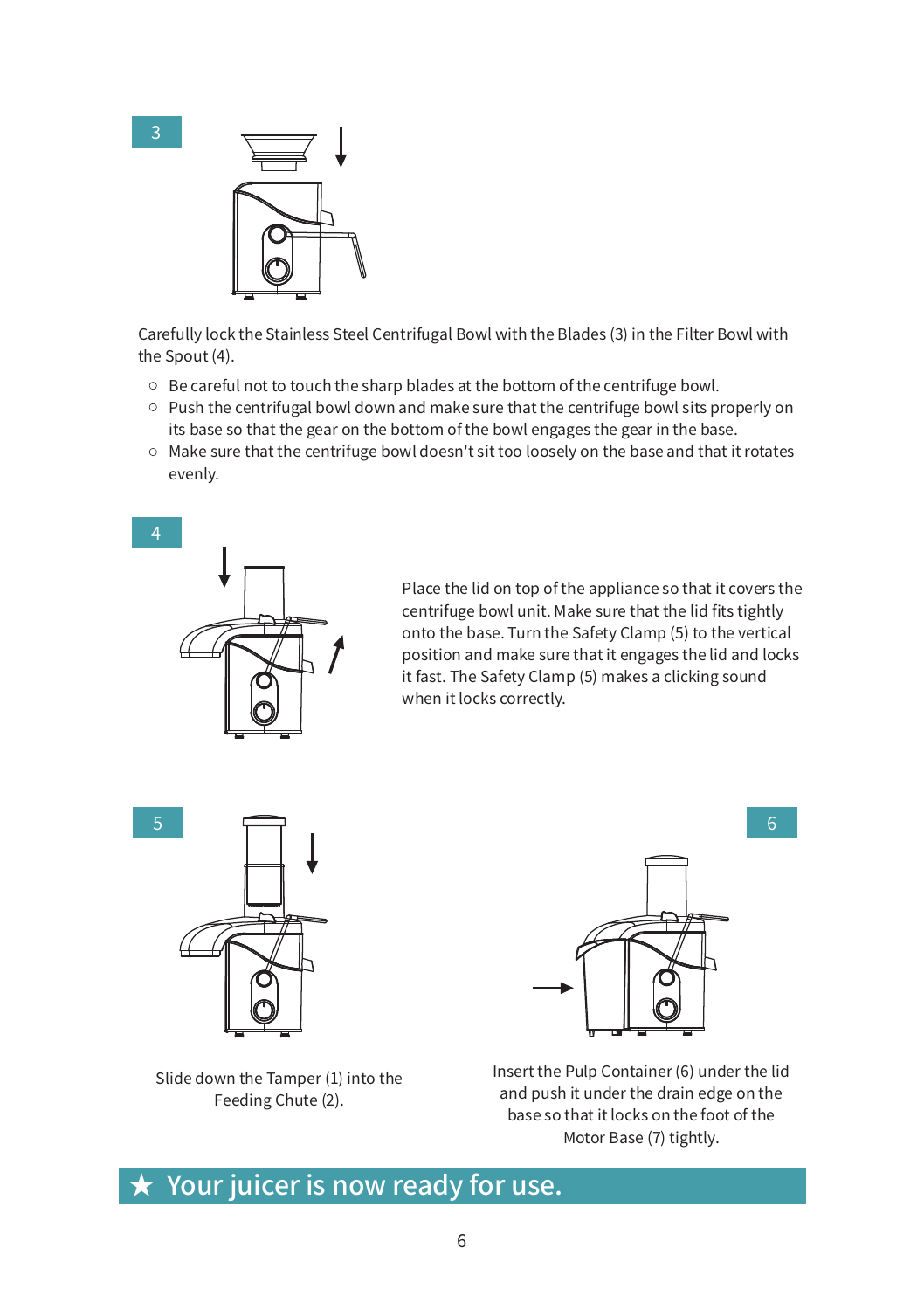# **OPERATION**

#### **Preparing fruits and vegetables for juicing**

- Always wash fruits and vegetables thoroughly before juicing, and large fruits and vegetables should be cut into pieces that can fit into the chute.
- Sugar cane and other hard fruits and vegetables are not recommended to use this juicer.
- Fruits with thick peels such as oranges and lemons must be peeled before juicing. It is particularly important to remove all the peel (including the pith), as even small amounts of peel can impart an unpleasant taste to the juice.
- It is also necessary to remove large pits (such as plum and apricot pits) to avoid damaging the appliance. Seeds and thin peels are not necessary to be removed.

#### **Start juicing**

- Start the appliance by turning the Speed Control Knob to position "Ⅰ" (low speed) or position "Ⅱ" (high speed).
	- The position "Ⅰ" (low speed) is suitable for juicing soft fruits and vegetables.
	- The position "Ⅱ" (high speed) is suitable for juicing harder fruits and vegetables.
- 1. Wash the fruit and/or vegetables you selected and cut them into pieces.
- 2. Place the fully assembled juicer on a flat, stable work surface, plug it into an appropriate socket.
- 3. Make sure the juice jug has been placed under the spout.
- 4. Switch the appliance on by turning the control knob clockwise to position "Ⅰ" (low speed) or position "Ⅱ" (high speed).
- Slowly feed the diced fruits and/or vegetables into the appliance 5. through the chute, gently press them down by using the tamper towards the stainless steel centrifugal bowl.

#### **⚠NOTE:**

Do not push too hard, as this could affect the juice quality and damage the centrifugal bowl.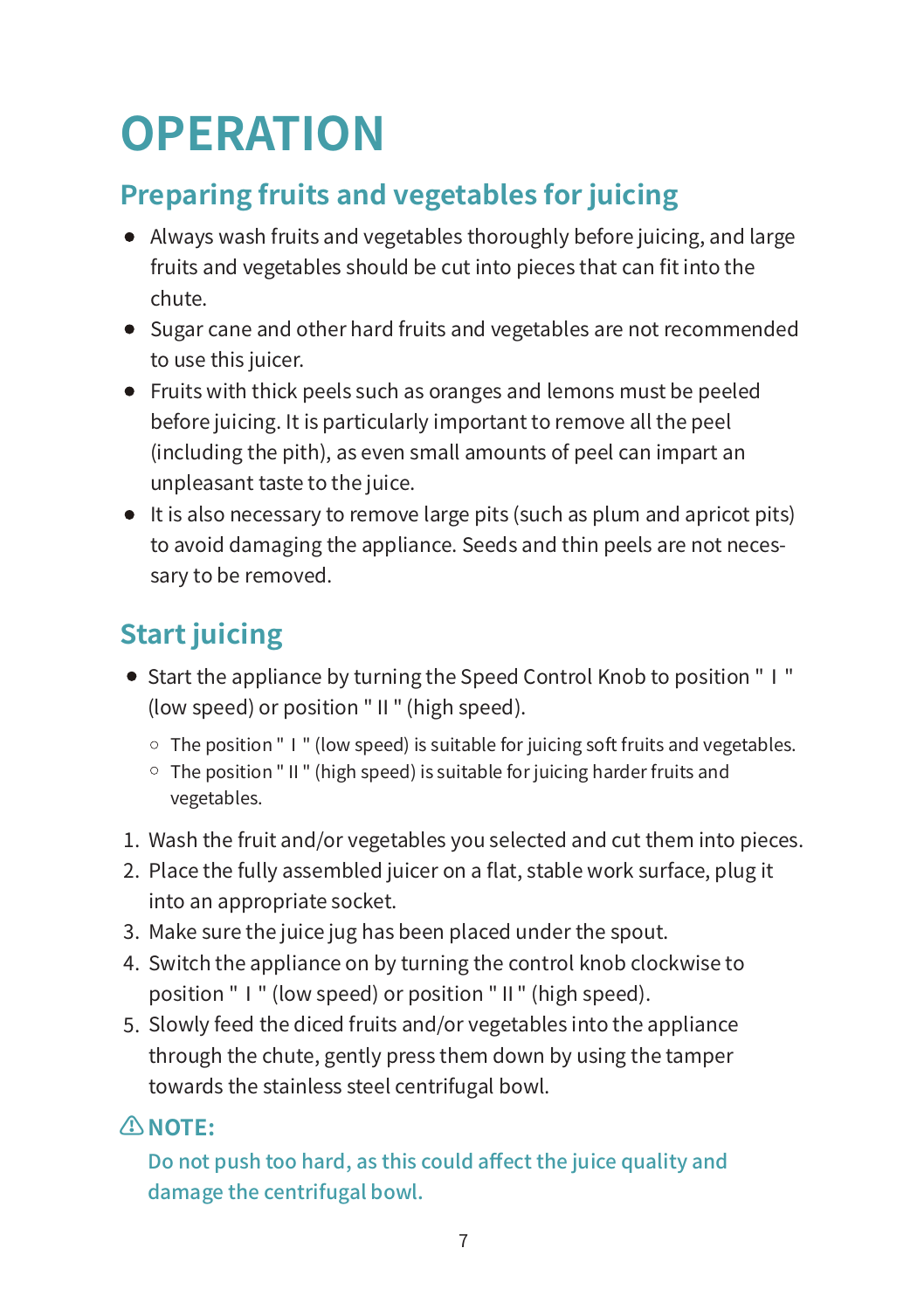- 6. Switch the appliance off by turning the control knob counterclockwise to the "0" position.
- 7. Wait until the stainless steel centrifugal bowl has completely stopped after you have processed all ingredients and the juice flow has stopped.
- 8. If the pulp container needs to be emptied while juicing, switch off the appliance, carefully remove the container, empty it and then reassemble it before you continue juicing.
- Long vegetables such as carrots should be fed into the funnel pointy 9. end first.

**Caution:** Always switch off the power by turning the "ON/OFF" button to the "O" position before taking off the lid.

Please note: Do not leave the appliance running nonstop for more than 3 minutes at a time. Allow it to rest for 20 minutes before starting your next recipe.

#### **Helpful Hints for Juicing**

- Line the fruit pulp container with a plastic bag before juicing, it will be easier to clean the pulp container.
- To enjoy juice with the highest possible vitamin content, use freshly harvested fruits and vegetables of the season and drink the fresh Juice immediately
- Good candidates for juicing include pineapple, apples, cucumbers, celery, carrots, spinach, melons, tomatoes, and most citrus fruits.
- The different varieties of apple produce juice with different flavors and consistency. Experiment with different combinations to find your own favorite.
- Leafy green vegetables such as cabbage and spinach can be juiced. Roll the leaves into cylinders of appropriate size before feeding them into the chute.
- Fibrous fruits and vegetables as well as those with very firm flesh such as bananas, mangoes, papayas, and avocados are not well-suited to juicing, as the result is often mashed fruit instead of juice.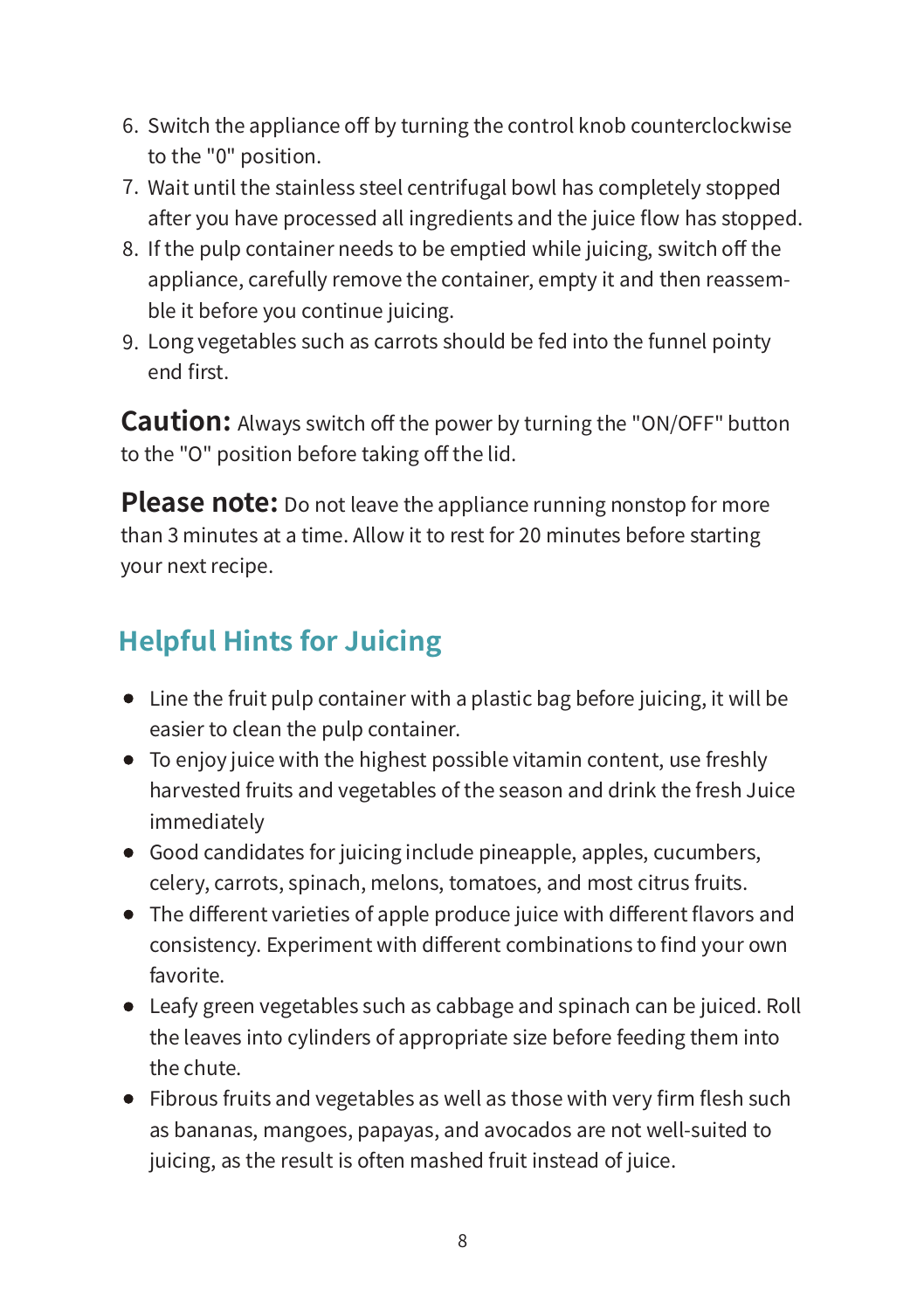- All types of juice should be consumed right after juicing, as fresh juice quickly loses important nutrients when exposed to the oxygen in the air. Taste can also be affected.
- Pure apple juice turns brown quickly when exposed to air. To prevent discoloration, serve apple juice immediately after juicing or add a little lemon juice.
- Remember that fruit pulp can be used in cakes, vegetable lasagne, muffins, etc.

### **CARE & MAINTENANCE**

#### **To clean your Juicer**

#### **⚠ CAUTION**

To protect against electrical shock, DO NOT IMMERSE THE JUICER IN WATER OR ANY OTHER LIQUIDS. Your centrifugal juicer should be cleaned regularly for the best performance and long life. Regular cleaning will also reduce the risk of fire hazard.

- Remove the plug from the electrical outlet and allow the appliance to cool before cleaning.
	- $\circ$  The best way to clean the motor base is to clean them with a damp, soapy cloth. Make sure to only use mild, soapy water. If necessary, a little detergent. DO NOT immerse the motor base in any form of liquid!
- The centrifuge bowl, fruit pulp container, lid, and all other detachable parts can be washed up by hand or in a dishwasher.
- Be careful not to touch the sharp parts at the bottom of the centrifuge bowl.
- Do not use any kind of abrasive cleaner on the appliance or its accessories. Never use a metal scouring sponge or scrubbing brushes to clean the appliance or its accessories, as it may damage the surface.
- Allow all parts of the appliance to dry completely before reassembling it after cleaning.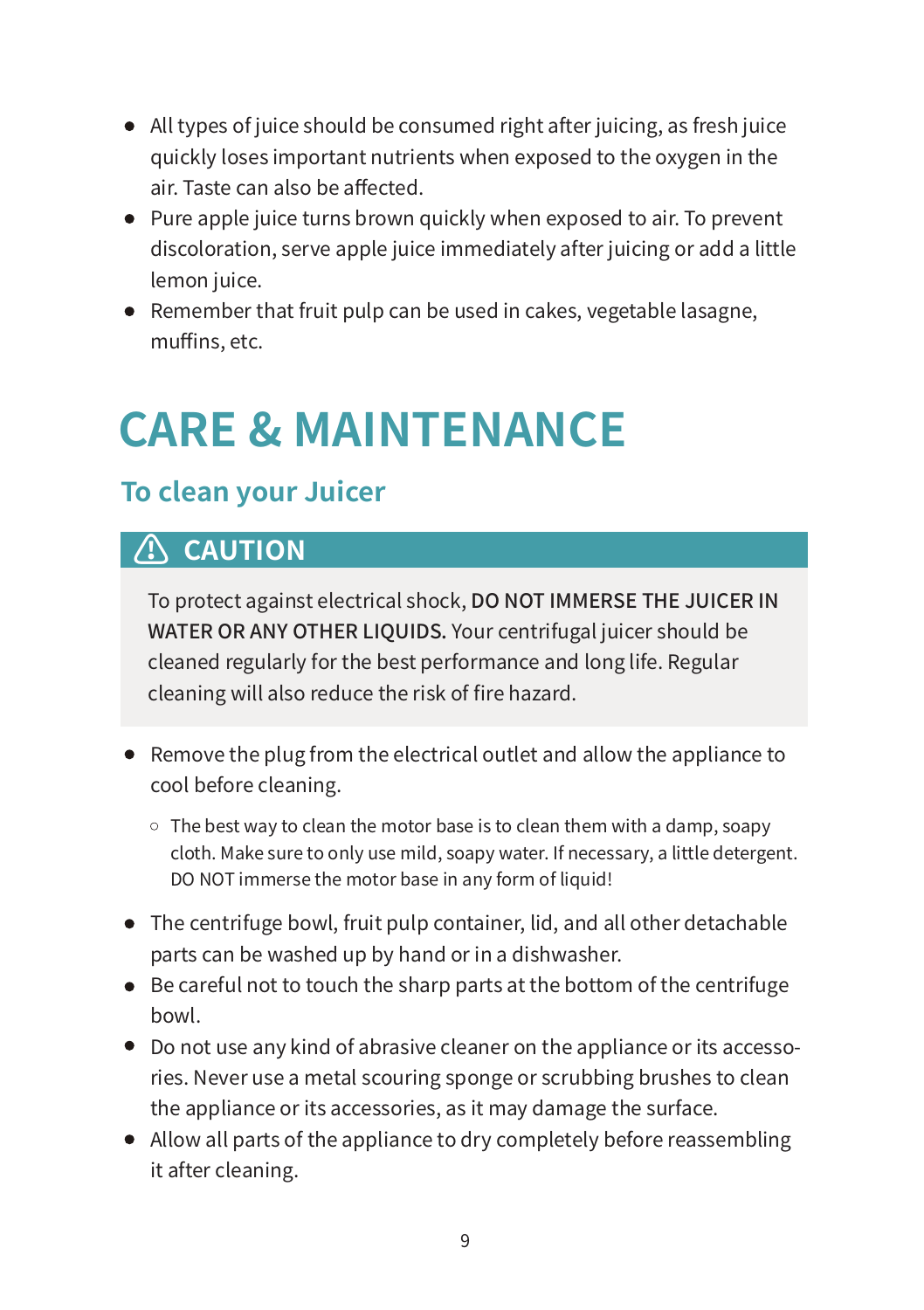Other than the recommended cleaning, no further user maintenance should be necessary. Any other servicing should be performed by an authorized service representative.

#### **To store your Juicer**

Unplug the unit, allow it to cool, clean, and dry completely before storing it. Store the centrifugal juicer in its box in a clean, dry place. Never store centrifugal juicer while it is hot or still plugged in. Never wrap the cord tightly around the appliance. Do not put any stress on the cord where it enters the unit, as it could cause the cord to fray and break.

### **TROUBLESHOOTING**

Troubleshoot your problem by using the chart below. If the Juicer still does not operate correctly, it may be defective. Please contact a qualified technician. DO NOT try to repair it by yourself. Otherwise, there is a risk of electric shock.

#### **Customer Support**

If you believe you received a defective unit, please contact our Customer Service Team at support@ultrean.com for a solution.

| <b>TROUBLE</b>                                                          | <b>POSSIBLE CAUSE</b>                                                 | <b>POSSIBLE RECTIFICATION</b>                                                                                                             |
|-------------------------------------------------------------------------|-----------------------------------------------------------------------|-------------------------------------------------------------------------------------------------------------------------------------------|
| The motor does<br>not operate after<br>being switched on                | The appliance is connected<br>to the not working power<br>supply      | Connect the appliance to the power<br>supply                                                                                              |
|                                                                         | Safety clamp is not locked<br>in place properly                       | Turn the safety clamp to the vertical<br>position and make sure the clamp is<br>locked in place properly                                  |
|                                                                         | The appliance running<br>nonstop for more than 3<br>minutes at a time | Make sure to wait 20 minutes for next<br>juicing process                                                                                  |
| The motor is<br>running with a loud<br>noise and excessive<br>vibration | The components of the<br>juicer are not assembled<br>properly         | Check that all components are<br>assembled properly and in the correct<br>position                                                        |
| Juicer is jammed                                                        | The fruit is overripe, or too<br>much pulp in the Filter              | Unplug the juicer and wait for the blade<br>to stop spinning and inspect the spout.<br>Clear the blockage so the juice can flow<br>freely |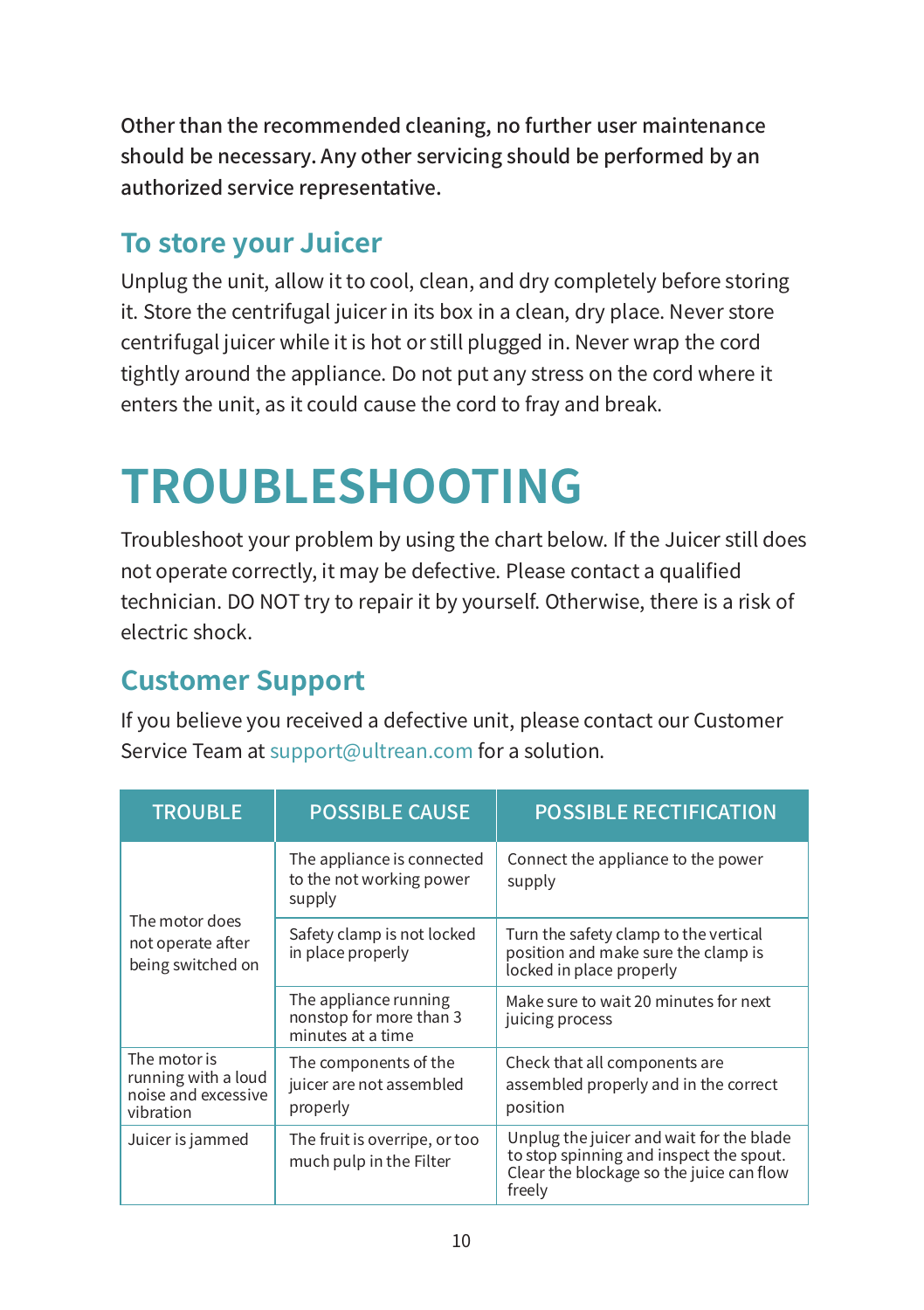# **LIMITED WARRANTY**

All Ultrean products come with a limited warranty against manufacturing and workmanship defects. This warranty does not apply to misuse, accident, tampering or vandalism, improper or lack of maintenance, damage in return transit, mishandling, unsupervised use by children under 18 years of age, or the product that has been used for commercial, rental, or any other use for which the product is not intended for. And electrical problems arise as a result of faults in your electrical supply.

If you think your Juicer has a manufacturing or workmanship defect, please contact us at support@ultrean.com. Ultrean will replace any product found to be defective due to manufacturer flaws based on eligibility.

#### **DEFAULT WARRANTY PERIOD: 12 MONTHS**

\*For your own reference, we strongly recommend that you record your order number and date of purchase.

Date of Purchase:

Order Number/ID: **William Community** 

Due to the constant improvement of our products in terms of function and design, Ultrean reserves the right to make changes to the product without prior warning.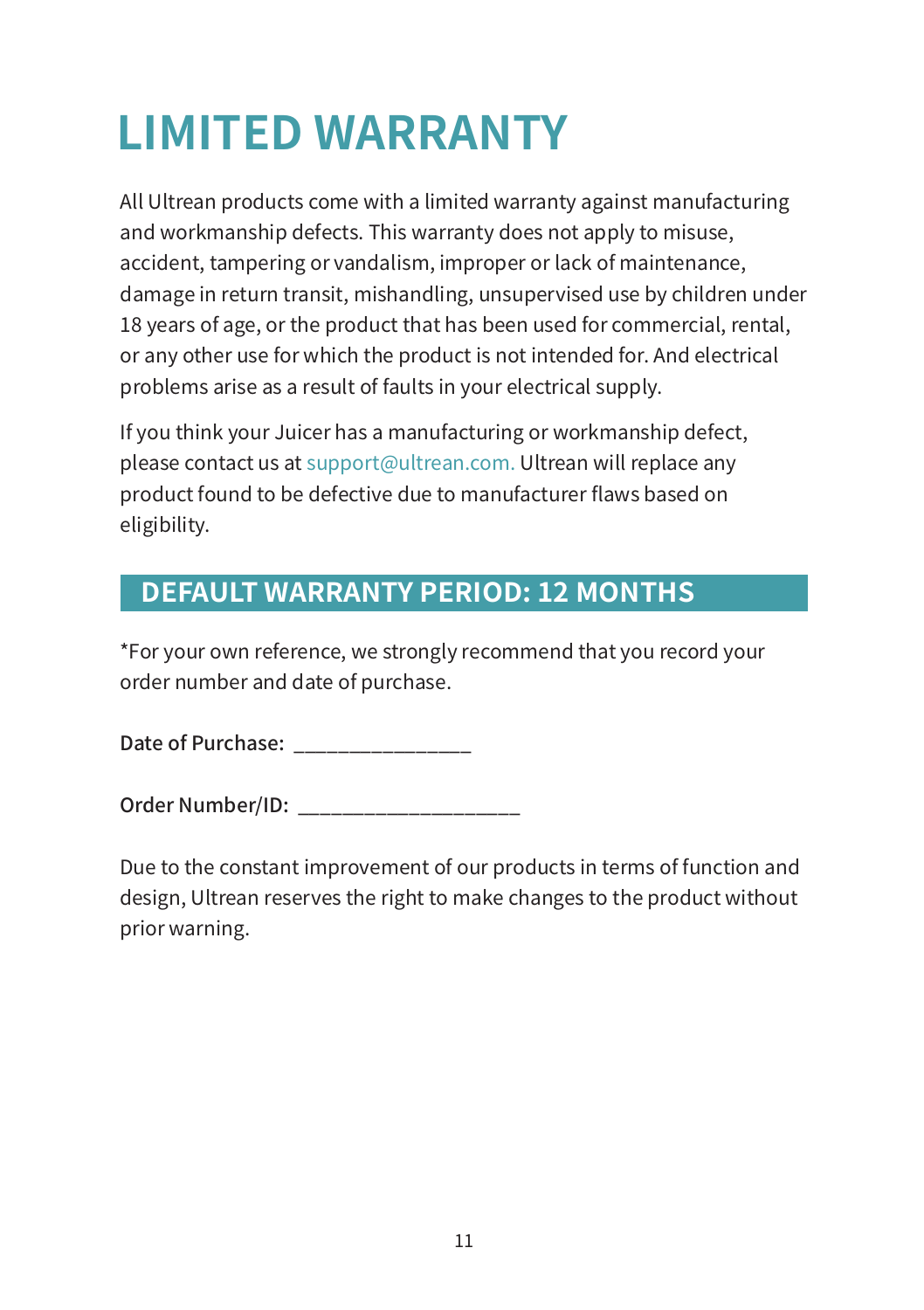# **DISCLAIMER**

#### **⚠ WARNING**

IMPROPER USE OF ULTREAN' S PRODUCTS INVOLVES SERIOUS RISKS INCLUDING INJURY AND DISABILITY. YOU UNDERSTAND THAT BY KEEPING, USING, OR ALLOWING USE OF ULTREAN' S PRODUCTS, YOU AGREE TO THE FOLLOWING.

(1) ULTREAN ACCEPTS NO RESPONSIBILITY FOR ANY INJURY WHICH MIGHT OCCUR WHILE USING ULTREAN' S PRODUCTS.

(2) WITH USE OF ULTREAN' S PRODUCTS; IT IS POSSIBLE TO BE UNDER DANGEROUS CONDITIONS AS STATED ABOVE.

#### **⚠ ASSUMPTION OF RISK**

By buying, using, or allowing the use of Ultrean' s products, you understand and agree that Ultrean' s products may be dangerous if improperly used.

YOU EXPRESSLY AND VOLUNTARILY ASSUME THE RISK OF PERSONAL INJURY SUSTAINED WHILE PARTICIPATING IN SUCH ACTIVITIES WHETHER OR NOT CAUSED BY THE NEGLIGENCE OR OTHER FAULT OF ULTREAN. Additionally, you agree to indemnify, defend, and hold Ultrean harmless from any third-party claims arising from your high-risk activities.

#### **⚠ USE LIMITATION**

You may not modify, reproduce Ultrean' s products. You shall carefully inspect Ultrean' s products before each use to ensure it has not been damaged and fully functional. Make sure to read and understand all the safety warnings in the manual and on the product.

★ Ultrean' s Products Disclaimer, all rights reserved.